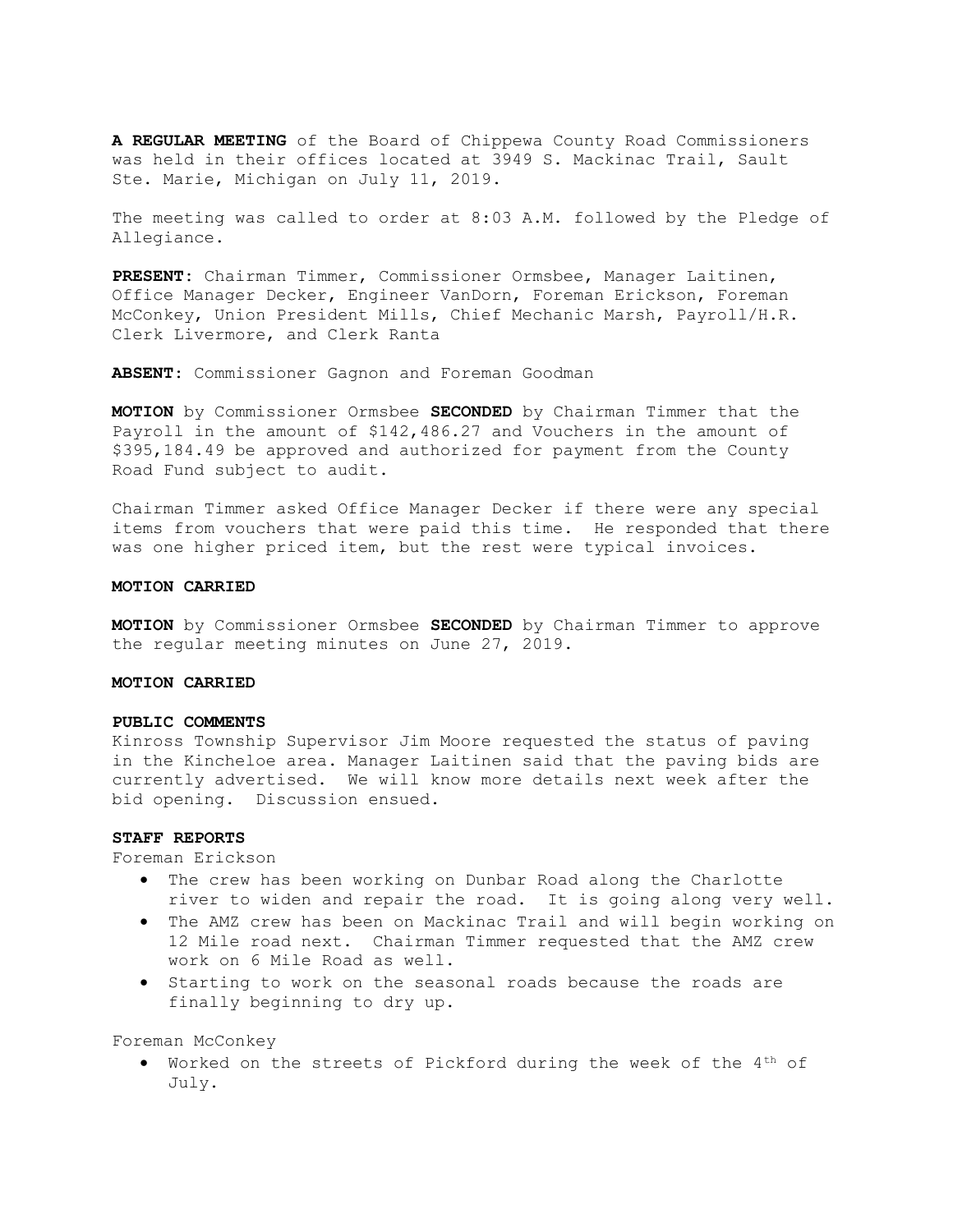- Continuing to work on 21 Mile Road. Crews from the Goetzville, Pickford and Drummond Island garages are all working together.
- Working on brush hogging along the roads.
- Continuing to deal with beaver issues.
- Our new mechanic, Ethan Castagne, is staying busy.

Office Manager Decker

- Working on June financials.
- In regards to the accounts payable portion of the check that was mentioned earlier, we found and purchased a used diesel pick-up for \$14,500.
- Working with Bobbie on health insurance forms that are due by August 1, 2019.
- All garages, except Eckerman now have internet connections. Rudyard will be the next garage where the new payroll system will be set up.

Union President Mills

No comments at this time.

Payroll/H.R. Clerk Livermore

- Working with Brian on open enrollment health insurance forms that are due by August 1, 2019.
- Completed a test run with one paycheck for the new direct deposit system. Will perform an additional test with more accounts for the next payroll period. If all goes well, direct deposit will be fully operational by the end of August.

Engineer VanDorn

- Working on the federal BUILD grant which is due Monday. We have an estimated cost of over \$20 million.
- The asphalt paving on the Lakeshore Drive project was scheduled to be finished today. Next week guardrail will be installed and shoulder work will be done.
- Received comments on the Gaines Highway project. Will address those next week. Hoping to have a September 2019 build out date.
- The Curly Lewis Project letting is set for tomorrow.
- $\bullet$  Our local paving package bid is due July  $18^{th}$ . Issued an addendum. Discussion ensued.

Chief Mechanic Marsh

- Shop is staying busy.
- Mower tractors are taking precedence at this time. We are down to two working units at this time.
- Continuing to work on truck repairs and on the shoulder machine.
- Researching used diesel pick-up trucks. Found one to purchase as was previously mentioned. Continuing to search for approximately five more.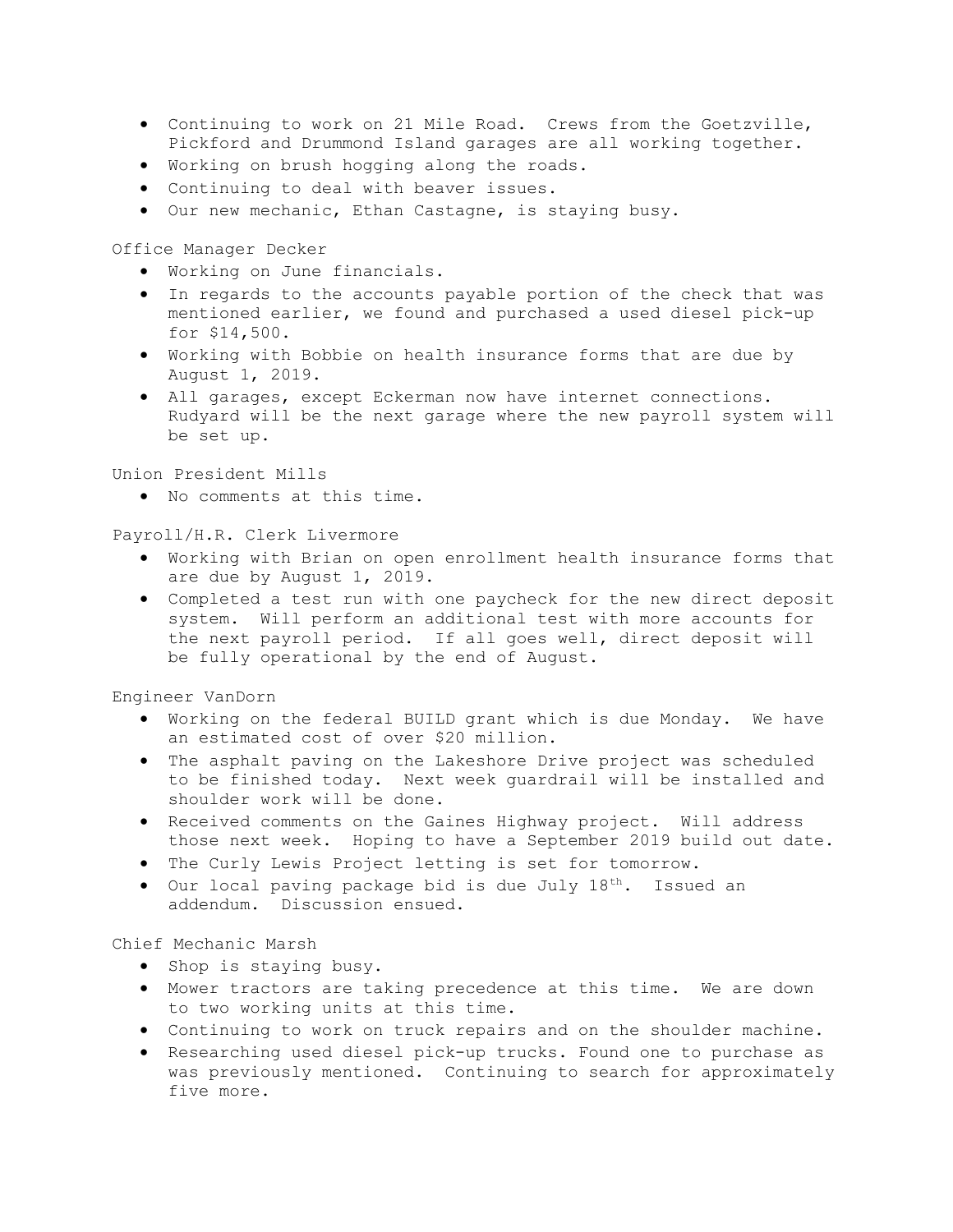- The truck that underwent repairs after hitting guardrail has been fixed and returned. There is a sensor that still needs to be fixed, but otherwise very happy with the repair work that was done.
- Also researching flat racks for pickups and various purchase options. Discussion ensued.

### MANAGER'S REPORT

- The accounts receivable position will need to be filled as Stephanie has given her resignation notice. Her last day is Friday, August 2, 2019. More will be discussed under new business. He thanked her for her time at the Road Commission.
- Looked into a potential tractor purchase with Mechanic Marsh at Skinner's Garage. Because some repair work is needed on the tractor, it was decided to table this purchase at this time.
- Working with Tom on asphalt bids.
- Continuing to work with Tom on the federal BUILD grant application. Manager Laitinen has garnered great bi-partisan support for the project from county, state, and federal legislators. This is a very good application. Discussion ensued.

## NEW BUSINESS

- Pickford Township Road Agreement
	- MOTION by Commissioner Ormsbee SECONDED by Chairman Timmer to approve the Pickford Township Road Agreement for improvements to E. Church St., School St., Frances St., N. Manila Rd., N. Dewey Rd., E. Elmo St., E. John St., S. Hewer Rd., S. Weston Rd., and E. 23 Mile for a total of \$493,525 for said roads.

#### MOTION CARRIED

• Resolution 2019-09 in support to approve the submission of the BUILD Transportation Discretionary Grant Application. MOTION by Commissioner Ormsbee SECONDED by Chairman Timmer to approve Resolution 2019-09.

## MOTION CARRIED BY UNANIMOUS ROLL CALL VOTE

Accounts Payable Position

As mentioned earlier, Stephanie has resigned and we are actively looking to fill her position. A posting was placed through STANG and we received over 100 electronic applications. May interview as early as next week if all goes well. Will have a status update at the next meeting.

### OLD BUSINESS

Reaffirm Board Policies #11 & #13:

This is tabled until the next meeting.

Manager Laitinen is requesting counsel and will continue to look into the matter.